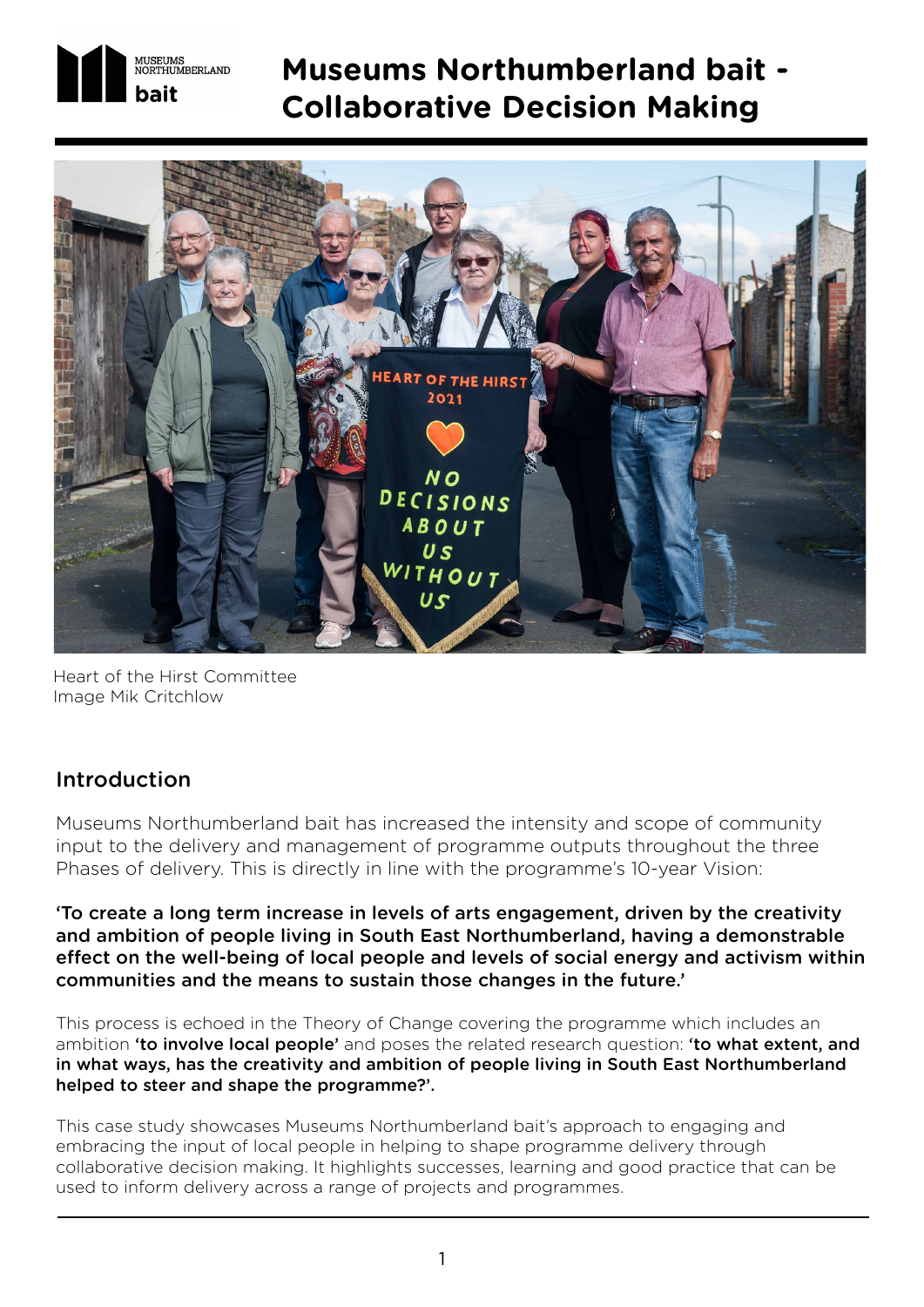

# **Context**

Collaborative working between communities and a variety of professionals has become increasingly prevalent in the last 15-20 years or so in the public and voluntary sectors. Creative People and Places (CPP) including the Museums Northumberland bait programme, provides a framework of support to enable and empower people to engage in collaborative creative activities. Where effective, this approach has been found to result in more culturally relevant work through the blending of community voices with professional skills to effectively reflect the creativity, heritage and aspirations of local people and places.

Discussions on the use and benefits of collaborative working are often littered with contradictory or confusing language. For the purpose of this case study, we are defining collaborative working as the sharing of power, through decision making, between artists, creative practitioners, related professionals/organisations and communities in South East Northumberland. This approach should be used positively and effectively in order to design, plan and deliver creative work based on shared, and equally valued, contributions as part of artistic practice which is delivered 'with' communities, rather than 'for' or 'to' communities.

# Decision making in practice

All aspects of project development will incorporate varying degrees and intensities of decision making between some or all of the partners engaged in the creative process. In respect of the Museums Northumberland bait programme, the evolving role of decision making can be seen across not only the two Phase 3 commissions<sup>1</sup>, but also the wider work with supported groups and work with a variety of partners to support their creative projects.

#### Decision making channels

Decision making to help shape the Museums Northumberland bait programme from 2020 to 2022 has taken place in and through a combination of online and in person forums. This has been in line with COVID-19 safety guidelines and preferences of participants who may have been less likely to engage through face-to-face channels. However, whilst the accessibility of virtual channels such as Zoom have been exploited, the advantages of face-to-face interactions have also been maximised whenever possible. These include increased confidence to contribute to informal and often more organic discussions, alongside the overriding benefits of tackling the social isolation felt by many during lockdown.

<sup>1</sup> Close Knit is an animated film featuring a wide range of interviews with people who live in South East Northumberland alongside a series of beautiful handmade animations, created through workshops with local people. Further details, and a link to the film, can be found at [http://baittime.to/close-knit](http://baittime.to/close-knit )

The Bellwether Project has been inspired by the environment and natural world in South East Northumberland. People have worked collectively alongside artists to produce a series of large-scale 'embroidered club patches' and photographic portraits to capture individual journeys and relationships with the natural world. Further details can be found at [Background to The Bellwether Project -](https://museumsnorthumberland.org.uk/project/bait/the-bellwether-project/)  [Museums Northumberland.](https://museumsnorthumberland.org.uk/project/bait/the-bellwether-project/)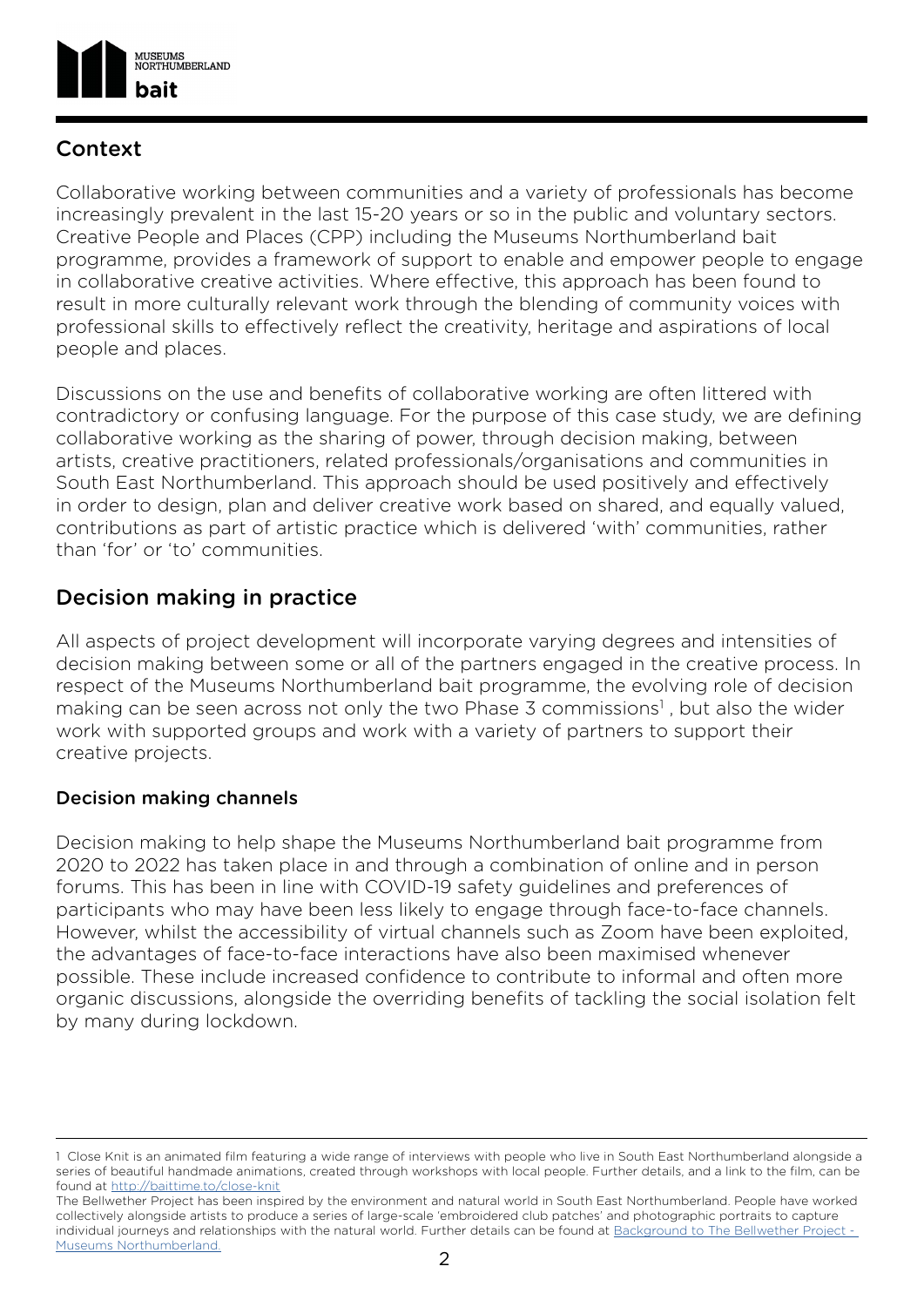

#### Community collaboration

Collaboration between artists, project partners, the Museums Northumberland bait team and crucially, local communities, has been a consistent, yet evolving and developing feature of the programme since the development of the original bid document in 2012. Communities have been increasingly involved in innovative collaborative working to achieve shared goals and inform the development and delivery of the programme in each of its three phases.

The profile of decision makers has also evolved over time to increasingly reflect the four target groups for Phase 3 of the programme, (i.e. older people, young people, men and people with refugee status). Men continue to be underrepresented in decision making as is the case with participation overall, enjoying more isolated and specifically creative involvement compared to women who have been happier to get involved in multiple aspects of projects including decision making. Refugee families and young people's involvement increased as the programme was able to draw on partners including Northumberland College to encourage participation as COVID restrictions were removed.

# *"We are such a variety of people so we are able to put our own spin on it" (participant)*

More specifically in relation to shaping aspects of the creative journey, collaborative working practices have been increasingly used as the process underpinning the meaningful engagement of participants. This is reflected in the depth of the role of communities in helping to shape project activity. This has seen people engaged as not only decision makers in the planning, commissioning and delivery of specific projects, but in helping to assess the progress and shape the strategic direction of the programme through participation in Consortium meetings.

#### Decision making in the commissioning process

Phase 3 of the Museums Northumberland bait programme has benefited from the experience of collaborative artists recruited in Phase 2, with community members having a deeper and clearer role. Indeed, iterative improvements to guidance and support for people involved in agreeing artist briefs, shortlisting and interviewing artists has produced greater consistency and mutual respect and ultimately helped to ensure the appropriate recruitment of the right artists for each commission.

Decision making in Phase 3 of the programme has encompassed all aspects of the early project development journey. Local communities have worked alongside Museums Northumberland bait staff to help develop commission outlines, artist briefs, shortlist artists, interview them and inform final selection. Crucially however, the majority of this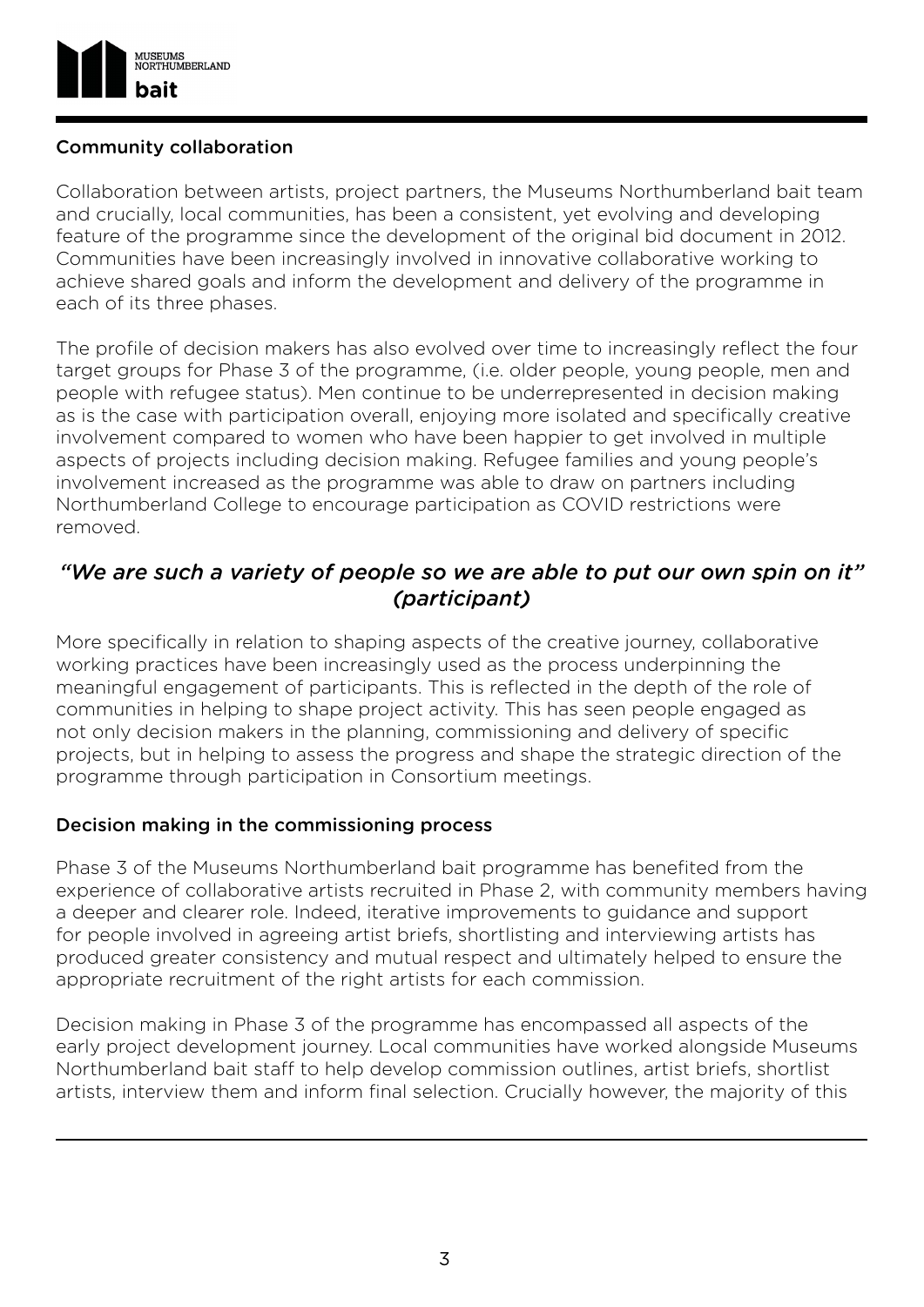

process was undertaken in the shadow of COVID-19 restrictions which meant that the overall breadth and depth of involvement was restricted. For some potential decision makers, a lack of access to IT hardware, connectivity and data poverty limited the scope of their engagement, whilst others lost their key driver of face-to-face social interaction. In terms of decision making, the move to online channels enabled greater flexibility of access to the decision making process. However, the relative lack of intensity and frequency of engagement led to a practical imperative for the Museums Northumberland bait team to maintain momentum by driving the collaborative process forward in a spirit of 'shared power and responsibility'.

#### Decision making in project development

There is consensus that a project or artist brief is integral to shaping a project. A detailed or targeted brief with very specific parameters will drive the direction and nature of decision making and ultimately the content and focus of the creative work. Reflections on the evolving nature of the Phase 3 commissions, from the agreement of the brief (in conjunction with community representatives) to completion, highlighted the impact of a relatively open brief on the nature and influence of decision making on the creative process. Specifically, there was agreement that an open brief encouraged collaborative working, whilst a more specific brief would be more likely to stifle the role and impact of decision making.

#### *"If you have got something very specific that's being commissioned or whoever is commissioning it has a very clear idea of what they want, this wouldn't work." (artist)*

The design of a specific decision making group has also played a key role in the development of the Close Knit commission, through facilitation of a forum through which a cross section of participants played a part in helping to shape the direction and content of the work over two years.

#### *"The direction of travel of the work is entirely informed and driven by whoever we're working with." (artist)*

*"I feel listened to and involved" (participant)*

*"The artists are great. I feel they're giving us what we want and I'm getting out of it what I've wanted. I've never taken part in anything like this before and it's been really good. It's made me want to get involved in other things." (participant)*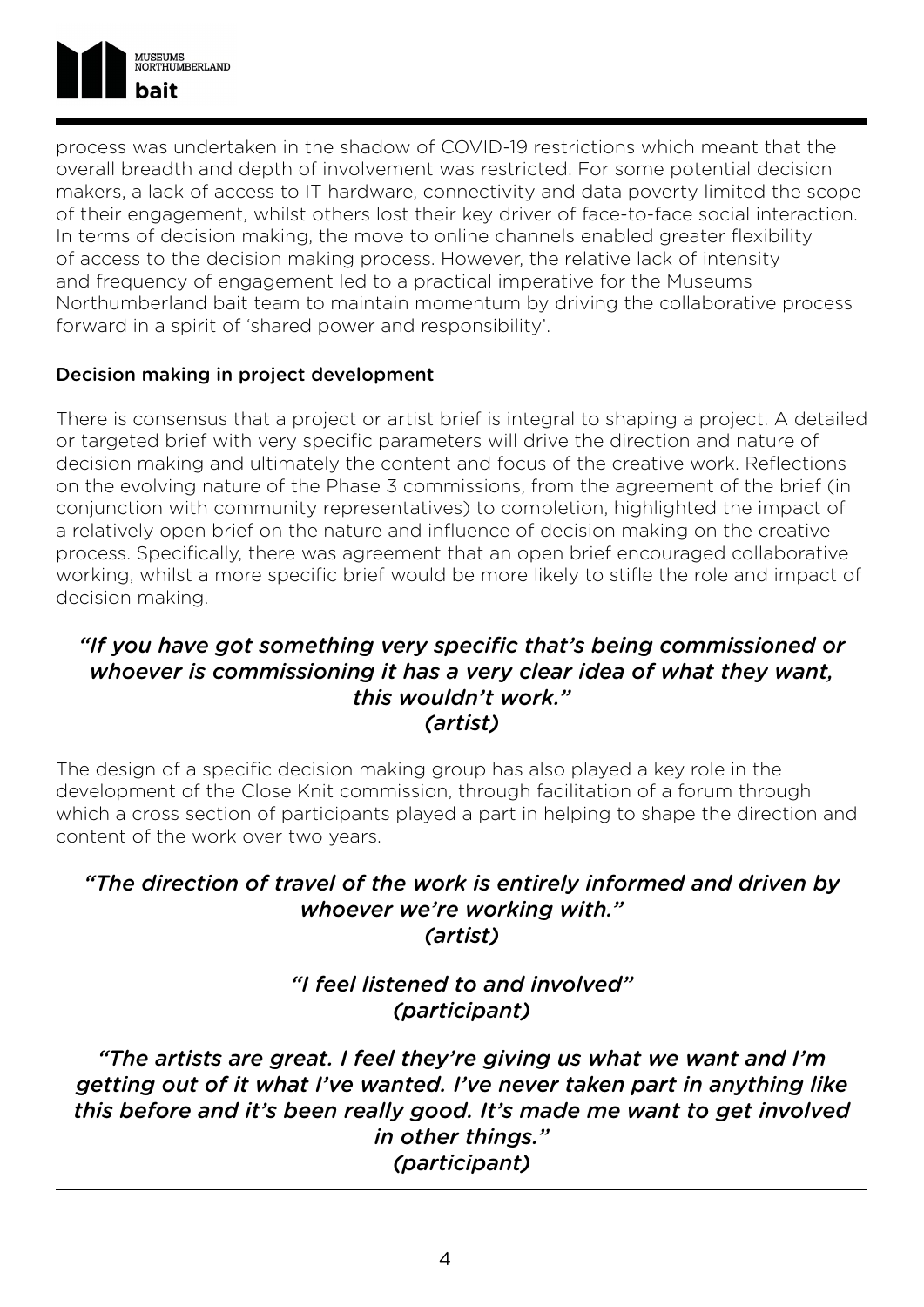

Whilst there are many examples of the sharing of power within the decision making process, there remains an appreciation of where specific partners are best placed to utilise their skills, knowledge and expertise. For example, whilst artists would have been open to sharing the process of finalising work on the commissions (subject to sufficient time and budget), participants were keen to maintain the boundaries between making decisions and putting specialised skills into practice to generate quality outputs.

#### *"Everyone sort of seemed to go 'well now you kind of make it and finish it'" (artist)*

### *"They (community decision makers) have been obviously extremely important, but not just important, we've all been part of the jigsaw." (artist)*

However, this process is underpinned by mutual trust in both the quality of the input of participants, and ability of artists to meet expectations. Indeed, artists remarked that the scale of the shared and equitable ownership of the work created through the collaborative decision making approach increased the pressure they felt to meet expectations of what had become a truly joint commission. The enhanced relationship created as a result of the collaborative approach also ensured that greater emphasis was placed on the opportunity to share and discuss the evolving work with the group.

#### *"That's the first time I've ever had experience of kind of offering it up and going, what do you reckon to this? Are we on the right track? Is this what you thought we were going to do? And if it isn't, is it better than you thought or worse?" (artist)*

### *"The review was very important … it almost felt at the end of that, we got permission to kind of crack on" (artist)*

The work of the Museums Northumberland bait Creative Producers in not only facilitating connections to local networks, potential participants and creative partners but also encouraging engagement in the decision making process is vital. The role of locally-based artists and creative practitioners to maintain contact, develop strong relationships and sustain input to the creative process has also been integral to the success of commissions. This was especially important given the location of some of the key artists outside of the region and the limitations of virtual channels for more handson aspects of delivery.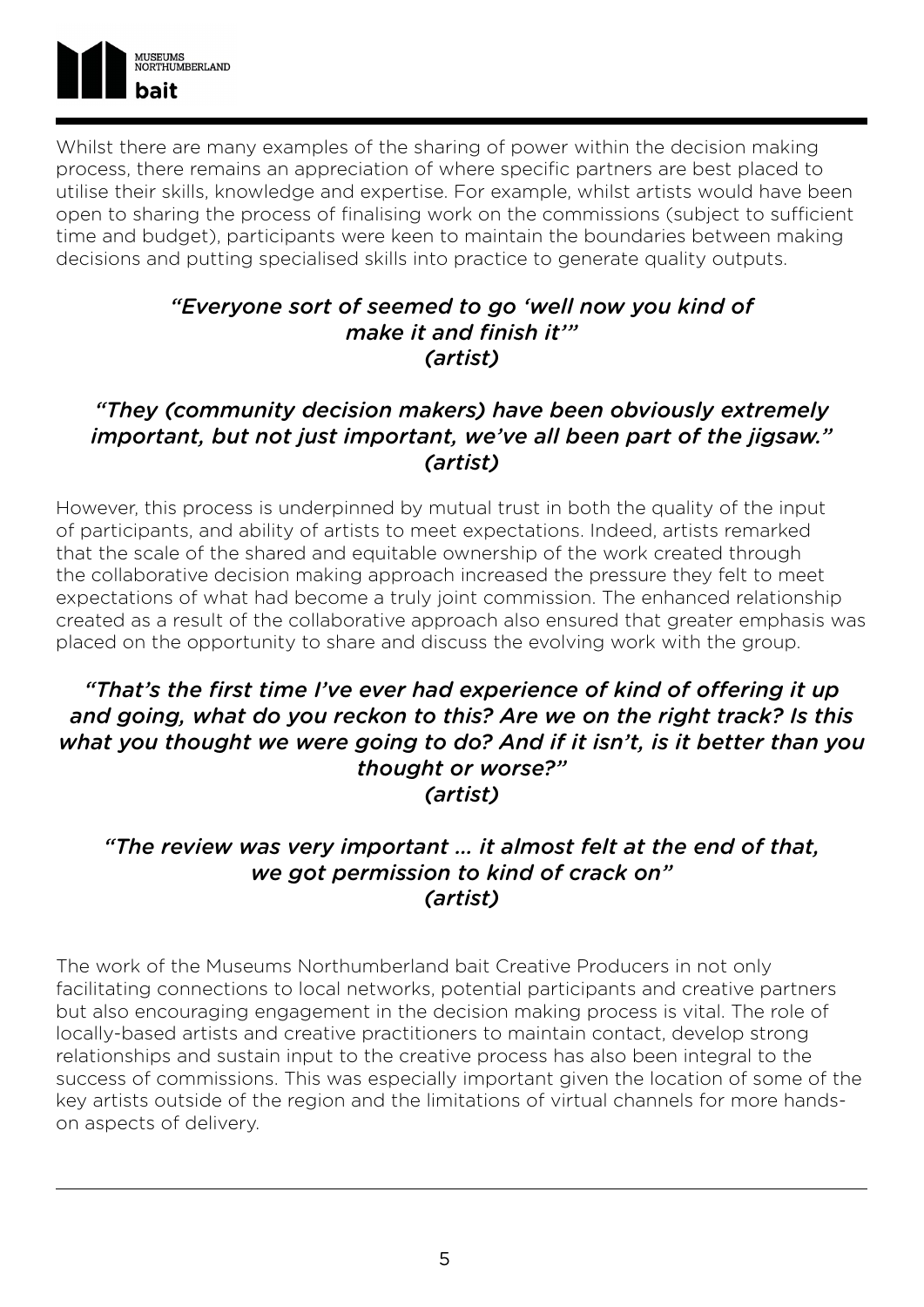

# *"There's always an element of being led by the group. The creative producer role is really key – enabling us to feed into the sessions." (artist)*

#### Strategic decision making

Phase 3 has seen the scale and scope of the role of communities expand into participation in Consortium Board meetings. Crucially, this has both encompassed twoway discussions about progress across the two main commissions, but also provided community representatives with the opportunity to learn about, question and add value to areas of the broader programme.

Members of the community engaged in strategic discussions stated that they felt relaxed in their role and comfortable in absorbing and listening to different aspects of the programme. However, there was agreement that, whilst valuable, they did not enjoy the experience as much as discussions closer to the creative process, feeling less able to comment on more technical aspects of governance and management.

#### Outcomes and impact - what changed as a result?

The crucial aspect of work informed by collaborative decision making is the enhanced ownership of the creative outputs amongst participants. There was also a feeling that the quality of decision making, (i.e. in terms of knowledge and ownership) was enhanced by participants being actively involved in producing creative content. Maintaining decision making in between workshops also sustained momentum and involvement in commissions and projects.

#### *"We tried to keep Carole's quote, 'it's not about buildings, it's about us' in our minds all the time" (artist)*

#### *"The artists are very aware of each of us as individuals and understand us" (participant)*

Participants in the decision making process highlighted growth in their individual and shared confidence linked to their involvement in the project and creative discussions undertaken with a range of different people. This contributed to enhanced willingness and ability to contribute to different and potentially more complex topics, (e.g. strategic discussions with the Consortium Board) as well as reporting positive wellbeing impacts linked to more frequent social interaction.

# *"I liked to be able to switch off my camera and concentrate. You've then got the confidence when you're face-to-face. But you did also miss out on someone walking around to give you advice." (participant)*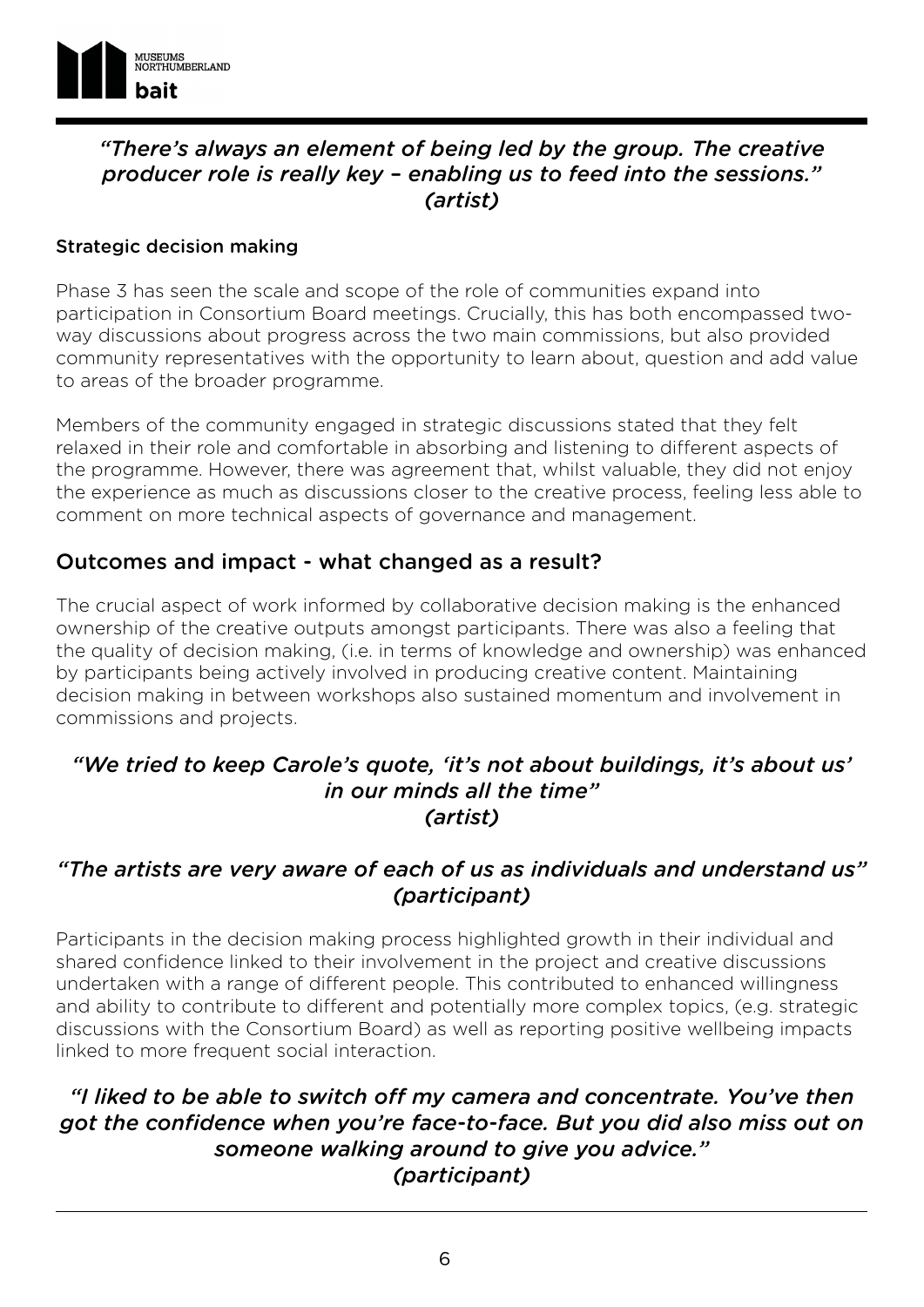

# *"Creating a group of likeminded people - we're starting to form a community ourselves" (participant)*

# *"The only way I coped in lockdown was to be challenged to keep going" (participant)*

### *"bait gives us an opportunity to learn from other people. It's been so interesting meeting students and seeing their perspective" (participant)*

There are also observed residual and longer-term benefits of increased confidence to shape creative activities within the groups supported by Museums Northumberland bait in Phase 3 and earlier years of the programme. Indeed a range of organisations including community groups such as Heart of the Hirst and a number of arts groups recognised the benefits in terms of increased self-confidence and knowledge to inform their activities with tapering intervention from a range of professional partners.

# *"People have really blossomed through the process" (artist)*

# *"Collaborative working works well and we're keen to take it forward now we know there are other groups like us that we could work with" (participant)*

A collaborative decision making process, especially when employed in conjunction with a broad brief, will typically make it more difficult to predict how either the approach or content of a commission will evolve. There will be times when artists and creative partners become more involved, providing confidence, guidance, expertise and therefore impetus, and others when the community take the lead and ownership. This process does however require a critical mass of time which CPP and specifically Museum Northumberland bait staff have learnt from earlier phases of the programme.

Indeed, when following an approach with a strong emphasis on power sharing, professional partners including artists and commissioners will need to be open to accommodating a flexible, non-linear creative journey with a healthy approach to risk taking and ability to learn and adapt to challenge. Although it is difficult to assess how different approaches would have changed project development, there was consensus that the broad approach to project development and wider programming during Phase 3 has been both liberating and pleasurable.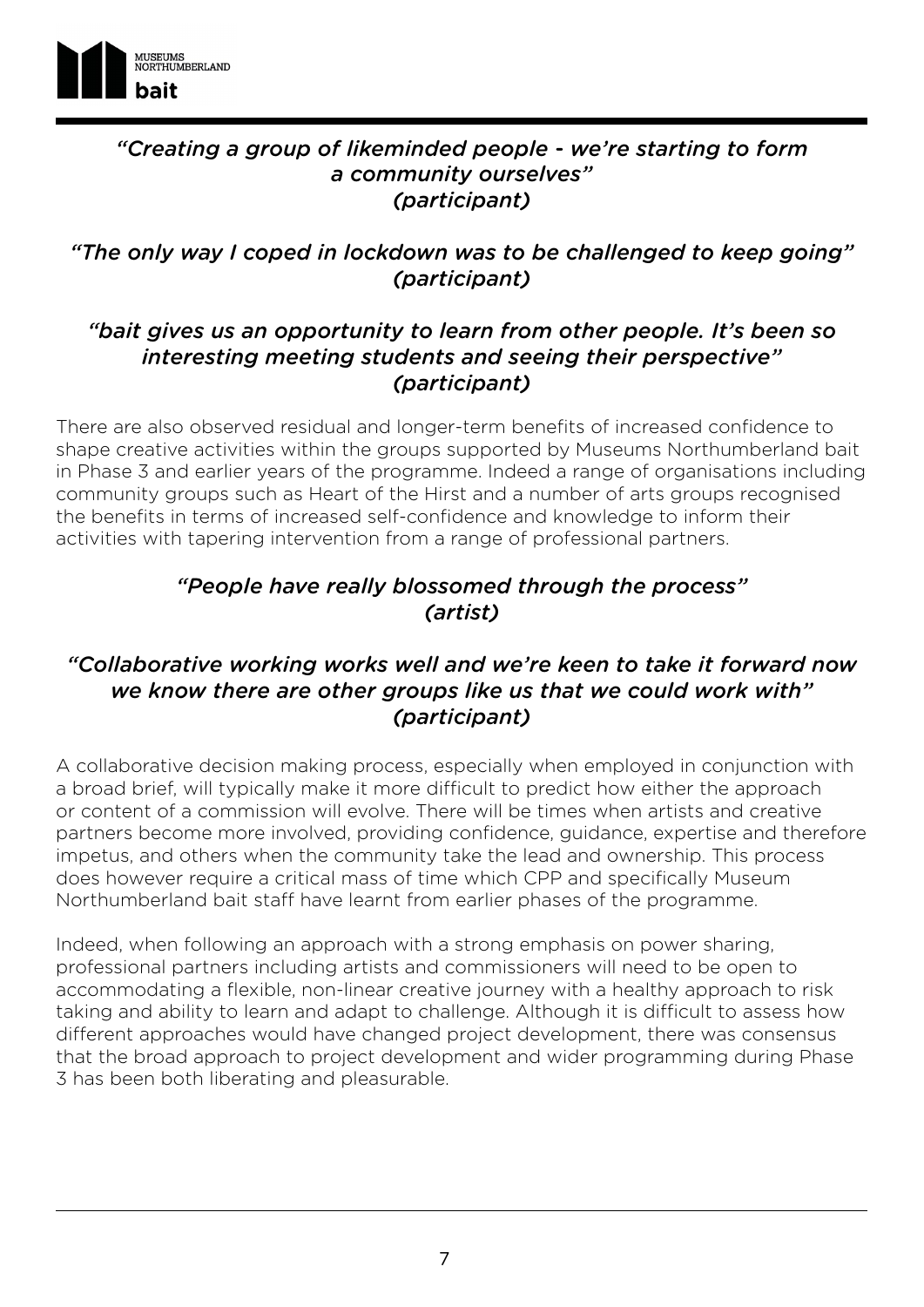

A commission utilising a strong collaborative approach can have wider implications for the artists involved, especially where it differs from past practice. Indeed, whilst not being of detriment to the quality of the final work, the shared aspects of the work place greater emphasis on the quality of the process of engagement encouraged through CPP. This, in turn, may see this work categorised or marketed differently whilst opening up different avenues of future work.

#### *"I'm not quite sure where it sits within my practice. It's endlessly interesting. There's a sort of power relationship that you have as an artist. It's just fascinating that you don't own this thing or you can't put your name to it entirely." (artist)*

#### *"It's been really great. It's totally transformed my practice. I think just the way that I perceive my position with everybody else. I am now somewhere else on that Venn diagram now." (artist)*

Moreover, the impact of the approach has changed the perception of artists of the value and viability of incorporating equitable decision making, at all stages of the work from interview through to final showing, into future work.

#### *"I'm thinking about it feeding into other things that I might be doing or whether I can apply for things that are to do with co-production. It's a shift in how people can create work" (artist)*

# *"We've tried to take comments on board. I've never done that before and I think that will definitely inform our work going forward." (artist)*

#### Lessons learnt

Key areas of learning which can inform ongoing and similar activities include:

- For the greatest impacts to be achieved, decision making should incorporate the views, skills and expertise that all parties have to offer on an equitable basis. The prerequisites underpinning effective and equitable decision making within CPP include:
	- Achieving representation from target groups.
	- Recognising people as assets.
	- Ensuring that any barriers to participation, (e.g. language, confidence in speaking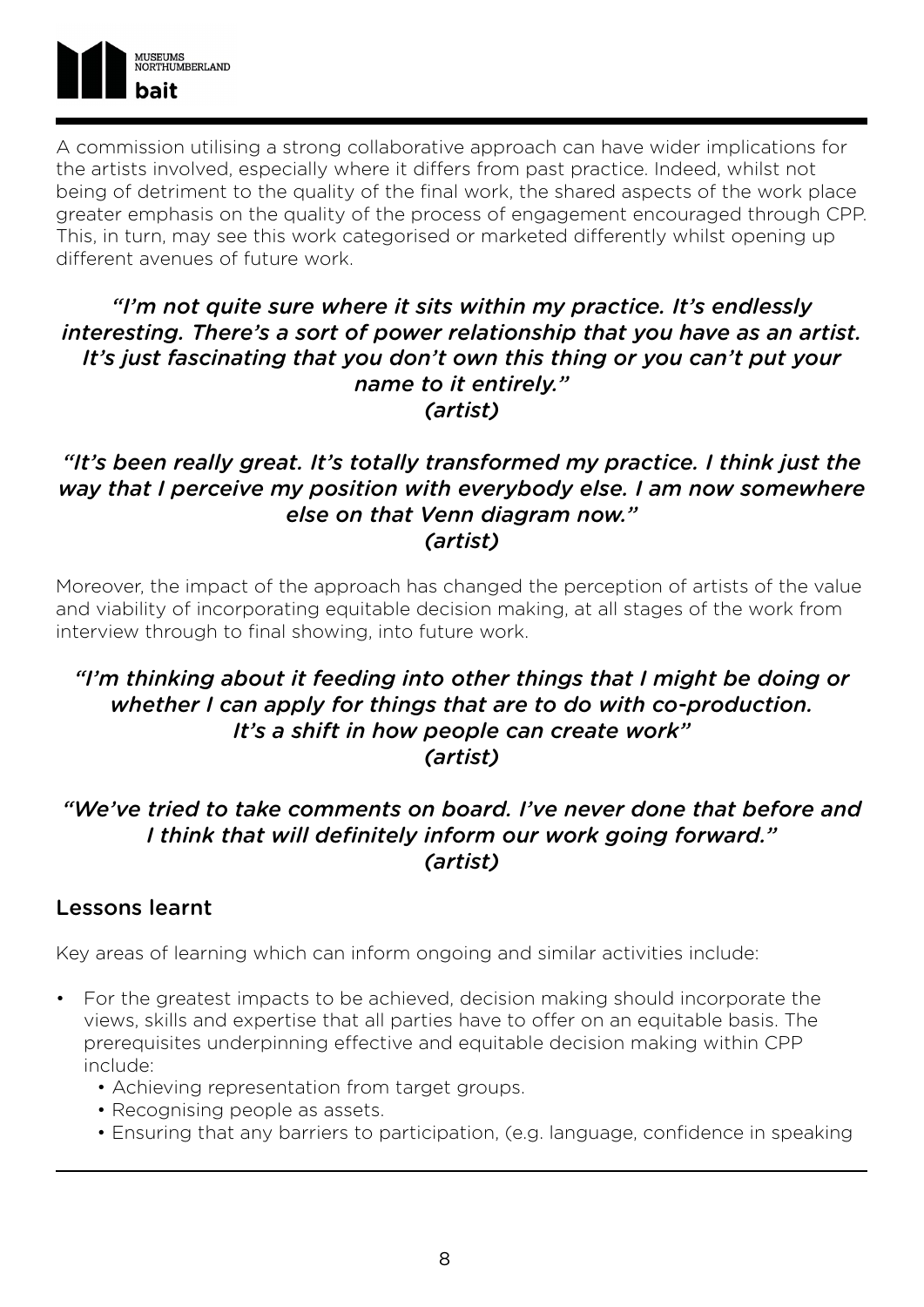

in a group setting and potential 'dominant voices', confidence and ability to use virtual channels like Zoom) in decision making are minimised or ideally removed.

- Reducing or removing the boundaries or power balance, (i.e. relative experience, confidence in informing practice etc.) between people typically paid to deliver products and services and those in receipt of them.
- The quality of the decision making process can be enhanced by:
	- Developing respectful and reciprocal relationships.
	- Recognising, using and developing people's skills, experiences and local, subject or sector-specific knowledge.
	- Participants gaining in confidence through online interaction to contribute to larger, face-to-face forums later in the project process.
	- Knowledge gained from being involved in the physical co-production of work.
	- Encouraging peer support to achieve maximum involvement and input.
	- Increased participation (numbers and frequency) from using hybrid engagement channels based on the learning from COVID-19 working practices.
- People involved in creative delivery can utilise their knowledge of the project to help achieve successful outcomes through more informed decision making.
- With reference to the impact of COVID-19 on people's time and inclination to volunteer their time, feedback from participants revealed that some people will need to focus their involvement on specific areas of interest or skillsets to avoid overload and maximise enjoyment.
- Younger people are more likely to engage in decision making processes when there are clear and visible links to their current activities, (e.g. college work) and future life chances.
- For artists and creative practitioners with limited experience of utilising 'true' decision making as part of their collaborative practice, the process can challenge and inform their work across the areas of:
	- How to market the work as 'their own'.
	- Relinquishing control of artistic work.
	- Recognising a view of quality<sup>2</sup> which embraces the quality of engagement with communities as much as traditional views of the quality of the artistic product or final output.
	- How to incorporate collaborative decision making within projects and for clients with limited experience of commissioning and recognising the benefits of the approach.
- With a caveat linked to the impact of COVID-19 the depth of decision making witnessed through the Museums Northumberland bait programme requires investment and flexibility in time for outcomes to develop 'naturally'. Shorter or less flexible time frames will usually require a greater direct input from professionals in order to drive progress and meet deadlines.

<sup>2</sup> Museums Northumberland bait has developed a Quality Framework to help assess the quality of a project in terms of engagement and artistic outputs. Further details can be found via [article - Bait \(baittime.to\)](http://www.baittime.to/content-article?articleid=179)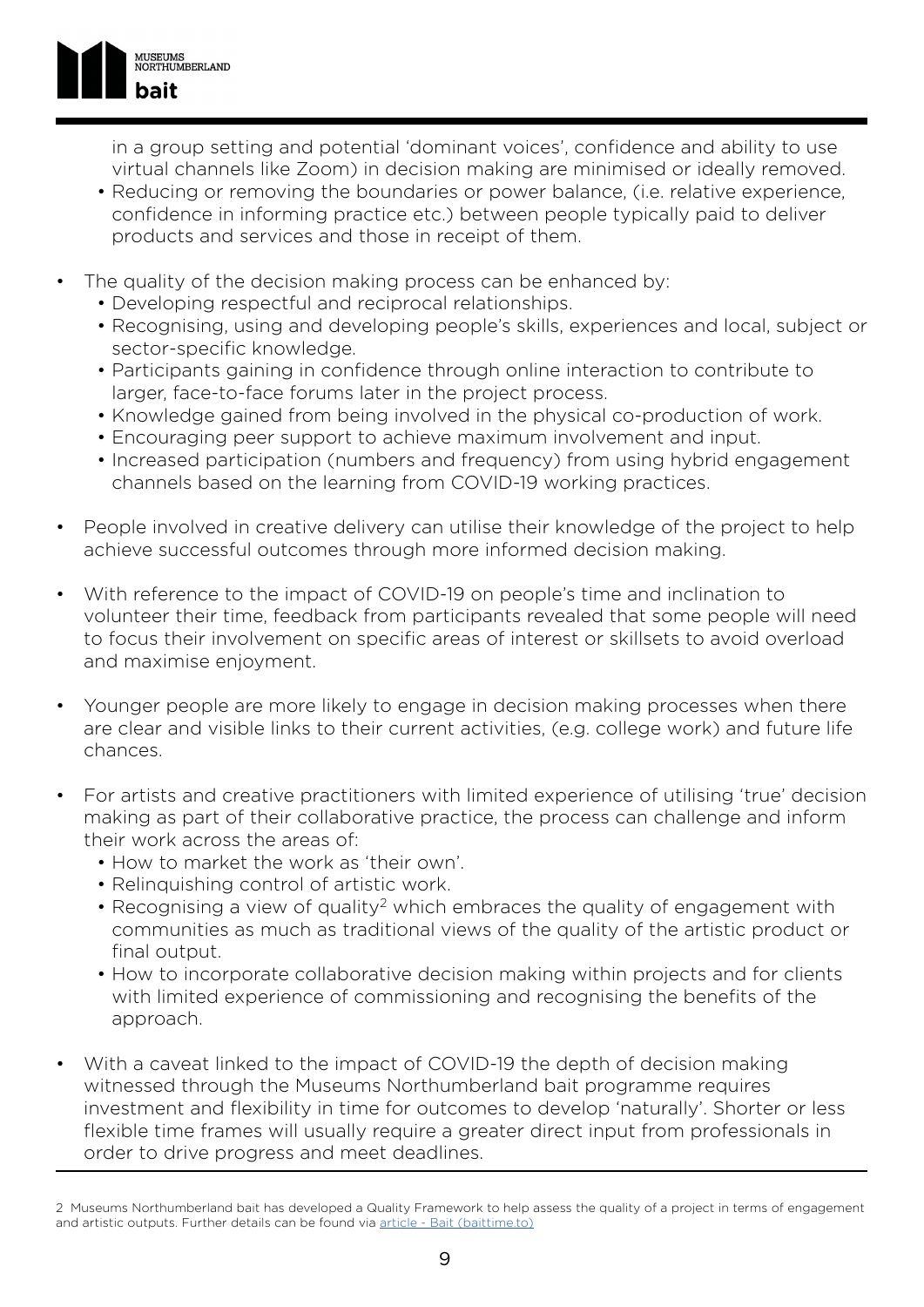

- Given that decision making can shape the approach and content of collaborative work, thought needs to be given to the level of detail in the brief and the timing/cutoff point for decision making prior to the final work being agreed.
- Multiple opportunities to test progress across a delivery timeframe are invaluable to achieving a mutually agreed success.
- The learning from the shift to online working during COVID-19 has made quality collaborative work with artists based elsewhere in the country easier for commissioners, artists and participants. Indeed, a relative lack of local knowledge places greater value and demand for input from local people.
- There is value in maintaining regular contact, ideally face-to-face, with community representatives throughout a project to encourage participation in the decision making process based on trusted relationships, sustained engagement and reactions to body language which may be missed on virtual channels.
- A variety of approaches, (e.g. groups and one-to-one sessions, online and faceto-face) and persistence are required to engage some groups, organisations or individuals who will be harder to involve due to their own time commitments and barriers to engagement.

### Summary

Museums Northumberland bait has championed, explored and evolved collaborative decision making to reinforce its objectives of supporting local communities to play an increasingly significant role in the planning and development of the programme. The approach taken to support decision making based on community-led, yet pragmatic planning, has contributed to the collaborative development of two successful commissions in phase three, and supported groups to sustain creative activities by helping to increase their capacity to fund and deliver a range of autonomous projects.



Members of the Close Knit decision making group interviewed on stage at the Close Knit launch. Image Jason Thompson / The Bigger Picture